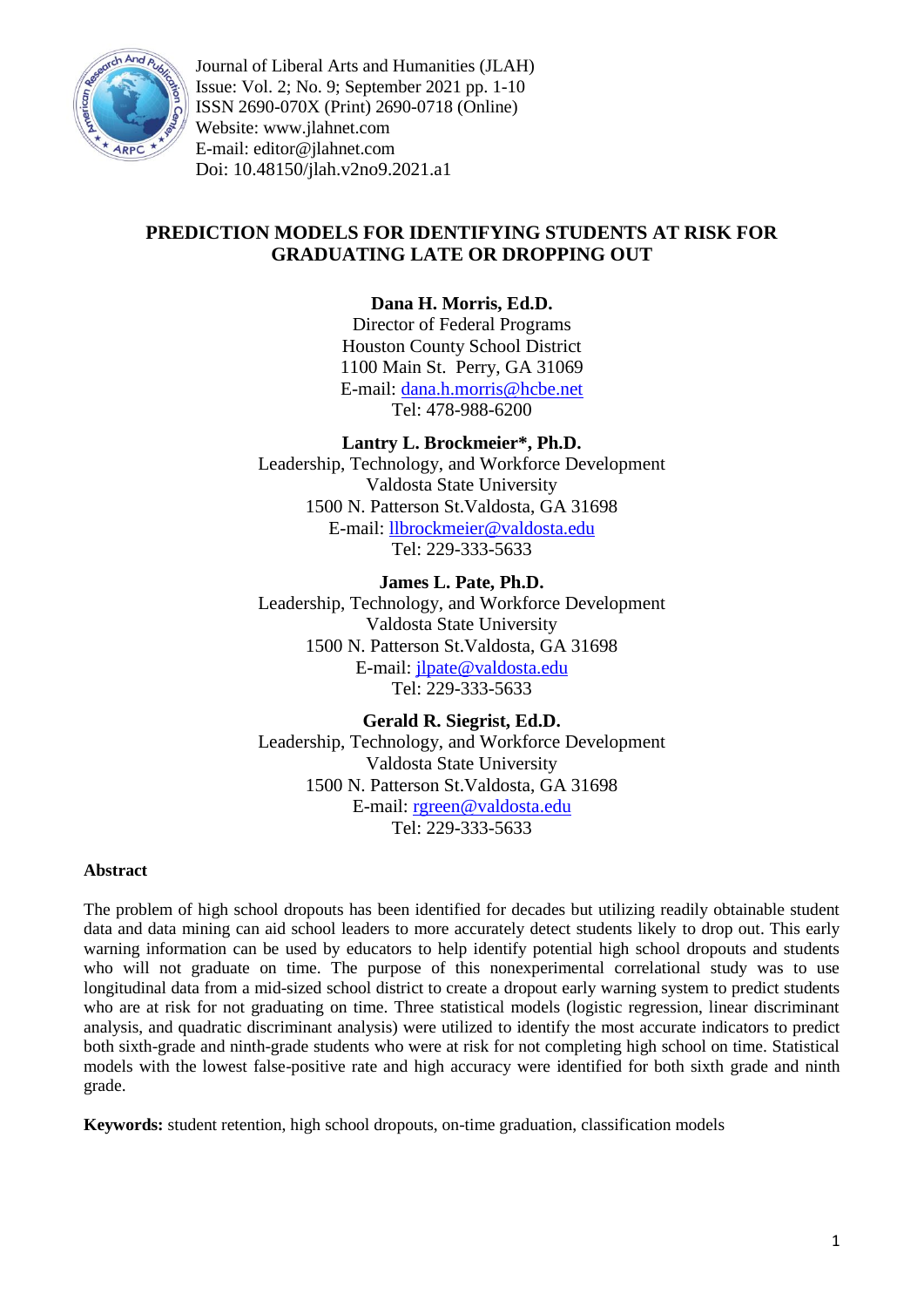#### **Introduction**

With improvements in student information systems over the past decade, there has been a growth of early warning systems that address the dropout crisis more effectively (Jobs for the Future, 2014). An early warning system involves analysis of school data to monitor students at risk for falling offthe path to graduation and implementing interventions to help students graduate (Davis, Herzog, & Legters, 2013). Statistical evidence is available to show that dropouts can be identified long before they fail to graduate(Allensworth & Easton, 2007; Balfanz, Herzog, & Mac Iver, 2007; Neild, 2009). A few key data points allow schools and districts to identify those students who are most likely to drop out of high school. As of 2014, the National Governors Association identified 16 states and a growing number of school districts that use some form of an early warning system to predict students, as early as elementary school, who are likely to struggle to graduate from high school within four years (Jobs for the Future, 2014). Most early warning systems include measurements of attendance, behavior, and course performance, also known as the "ABCs," because together they are strong predictors of high school graduation at all levels (U.S. Department of Education, 2016). Identifying the best combination of early warning system indicators for each user's state, district, school, or grade is key to accurately detecting potential dropouts.

Some benefits of an early warning system include its use of readily available student data, its ability to cull through large amounts of data and focus only on the most important indicators, its use in real-time, and its ability to monitor throughout the school year(Davis et al., 2013). Another advantage of an early warning system is it accurately predicts a high percentage of students who will not graduate from high school within four years based only on academic data instead of background characteristics (Brundage, 2014). School personnel cannot impact all the students' background characteristics, but they can intervene with students' school academic performance. Interventions focused simply on attendance and behavior have been effective(Balfanz et al., 2007).

When developing and using an early warning system, stakeholder input is essential to improving and refining it. The system should be regularly revisited and risk models revaluated. Before the development of an early warning system, quality research should be performed to identify the best indicators or combinations of indicators. Proper training of the users and clear visuals help ensure effective use of the system. Although there is valuable information about risk factors for dropping out obtained from studies of large districts,such as Chicago and Philadelphia, school systems should look at their longitudinal data to identify factors most strongly associated with their student dropouts (Heppen & Therriault, 2008). To identify who is at risk of dropping out, districts can save time and money by investigating longitudinal data of past cohorts to predict what will happen to students in future cohorts (Jerald, 2006). This personal data can help a system more accurately predict students who are most at risk for dropping out.

The problem of high school dropouts has been studied for decades but, now more than ever, better research and data are available for school leaders to learn both who will likely drop out and what interventions to implement. There are several factors for why a student chooses to drop out, and there are variables along the way that can identify who is likely to dropout(Rumberger  $& Lim, 2008$ ). Early warning systems could aid dropout prevention by testing local indicators to identify accurately students who are likely to drop out and to aid schools in identifying those who need interventions (Pinkus, 2008). In the past, dropout prevention efforts generated poor results (Jerald, 2006). Accurate and early identification of students at risk for not graduating can lead to appropriate and timely interventions that increase the likelihood of students completing high school (McKee & Caldarella, 2016). An early warning and multi-tiered response system are essential to ending the dropout crisis in schools, districts, and the nation.

High school dropouts not only negatively impact themselves; theyalso negatively impact their families and society. Society needs an educated and trained workforce to compete in the world marketplace (Neild, 2009). Members of society without even a high school diploma can become a burden because higher rates of unemployment and higher crime rates are associatedwith high school dropouts(Alliance for Excellent Education, 2011). During the third quarter of 2019, all full-time workers aged 25 and older had a median weekly income of \$975 while full-time workers without a high school diploma earned 62% of that amount. A high school graduate earned 77% of that amount and employees with a bachelor's degree earned 131% of the \$975 median weekly income (Bureau of Labor Statistics, 2019).Dropouts also experienced more unemployment, utilized more government aid, or spent more time incarcerated than their peers who graduated high school (Zvoch, 2006).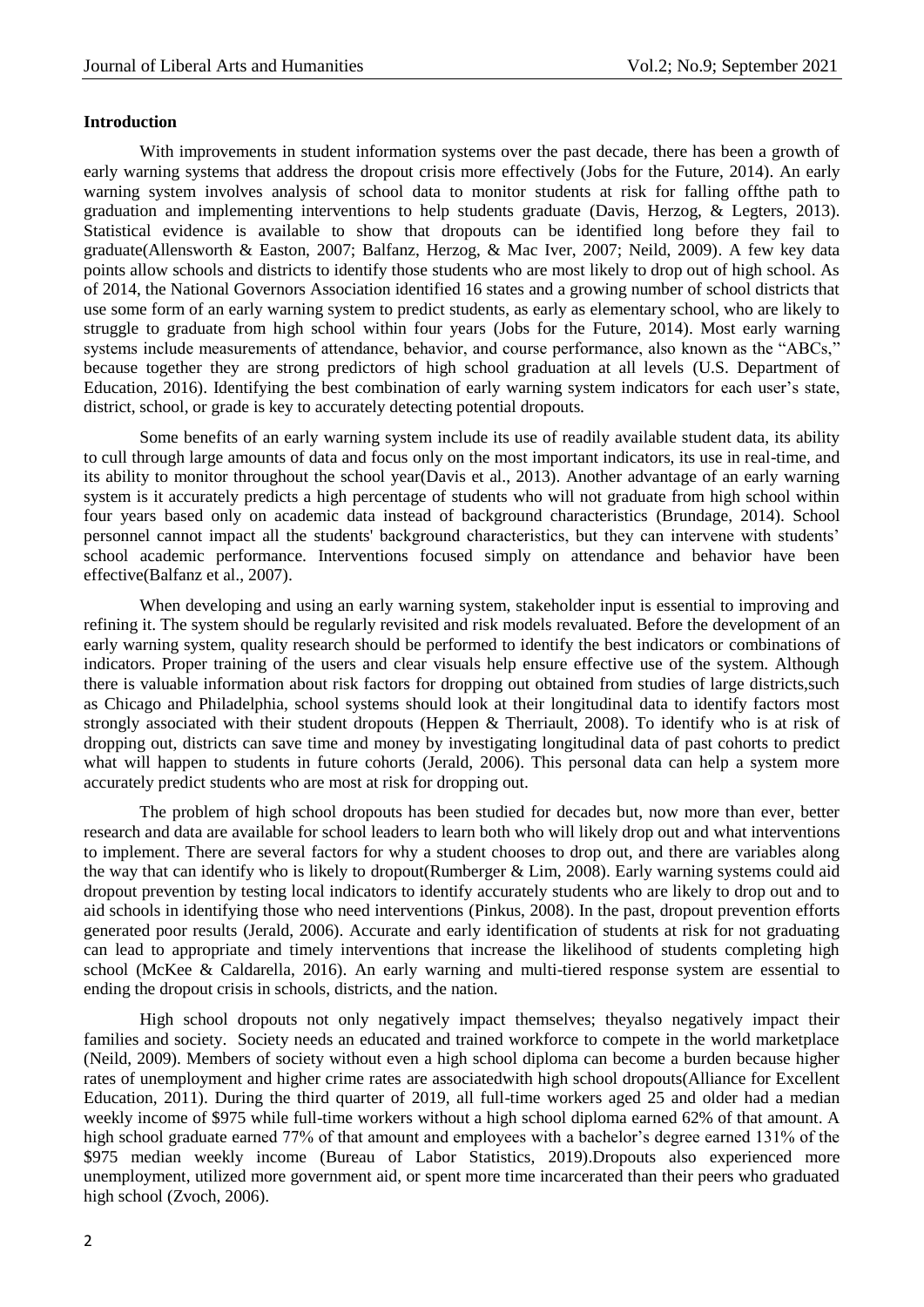Dropouts also report more health problems, and on average, die at a younger age than those who graduate (Laird, Kienzl, DeBell, & Chapman, 2007). Students who drop out of high school simply limit their life opportunities and personal wellbeing(McKee & Caldarella, 2016).

The vast evidence of how dropping out of high school significantly impedes a person's quality of life cannot be ignored. Because of the detrimental consequences caused by dropping out of high school, schools must take steps to ensure all students graduate. Not only do students' futures depend on it, but society's future as well. The dramatic economic benefit of improving the outcomes of academically at-risk students should be a wake-up call to the nation. With global competition and the grim outlook for dropouts, high schools must keep students in school and prepare them for life after high school, including college, the workforce, or possible military service(Amos, 2008). The social and economic contributions of these young people cannot be underestimated.

### *Purpose of the Study*

The purpose of this study is multifaceted.The primary purpose of this nonexperimental, correlational study was to generate a dropout early warning system to predict both sixth-grade middleschoolandninth-grade highschool students who are at risk for not graduating on timeand to identify the most accurate indicators at each grade level. A secondary purpose was to identify the most accurate statistical model from the selected statistical models to generate high levels of true classification and low levels of false classification.

### **Methodology**

The methodology section is divided into three subsections. First, we will discuss the research design. This will be followed by a discussion of the participants. Finally, we will discuss the data analysis.

### **Research Design**

A nonexperimental, ex post facto, multivariate correlational research design was employed. The school district had previously collected the data used in this study. Three statistical models (i.e., logistic regression, linear discriminate analysis, and quadratic discriminate analysis) were used to predict individual students' risk of not graduating on time. The dependent variable was whether the student graduated high school on time or the student did not graduate high school on time.

The ninth-grade independent variables were: attending school less than 90% of the time, earning sufficient credits to move to the tenth grade (5 Carnegie units), number of days suspended out of school, number of school moves. End of Course Test (EOCT) standardized reading and math scores (ranges from 200 to 600), failing no more than one semester of a core course, school minority percentages (from 1 to 100), school poverty percentages (from 1 to 100), ELL status (yes or no), SWD status (yes or no), free/reduced meal status (yes or no), race, and gender (Allensworth & Easton, 2005; DePaoli et al., 2015; Kemple et al., 2013; Lee et al., 2011; Mac Iver & Mac Iver, 2010; Mac Iver & Messel, 2012; 2013; Neild, 2009; Zvoch, 2006).

The sixth-grade independent variables were: failing English with an average below a 70, failing math with an average below a 70, attending school less than 80% of the time, receiving out-of-school suspension (yes or no), number of school moves, Criterion-Reference Competency Test (CRCT) standardized reading and math scores (ranges from 650 to 900), school minority percentages (from 1 and 100), school poverty percentages (from 1 and 100), ELL status (yes or no), SWD status (yes or no), free or reduced meal status (yes or no), race, and gender (Balfanz, 2009; Balfanz et al., 2007; Jerald, 2006; Mac Iver, 2010; Rumberger, 2004; Silver et al., 2008).

## **Participants**

Data came from six middle schools and six high schools in a mid-sized Georgia school district. The race or ethnicity of the student population consisted of 73% Black students, 18% White students, 5% Hispanic students, 2% Asian students, and 2% multiracial students. Each school had a free and reduced lunch percentage close to 99%. Of the student population, 2% are English language learners (ELL) and 10% are students with disabilities (SWD). The total number of students in each cohort was approximately 1,000 students per year. This study included all students who entered sixth grade in the 2010 and 2011 school years and ninth grade in the 2013 and 2014 school years. Their on-time graduation years were 2017 and 2018. The data set was split so that the 2017 cohort data were used for training and the 2018 cohort data were used to evaluate the models.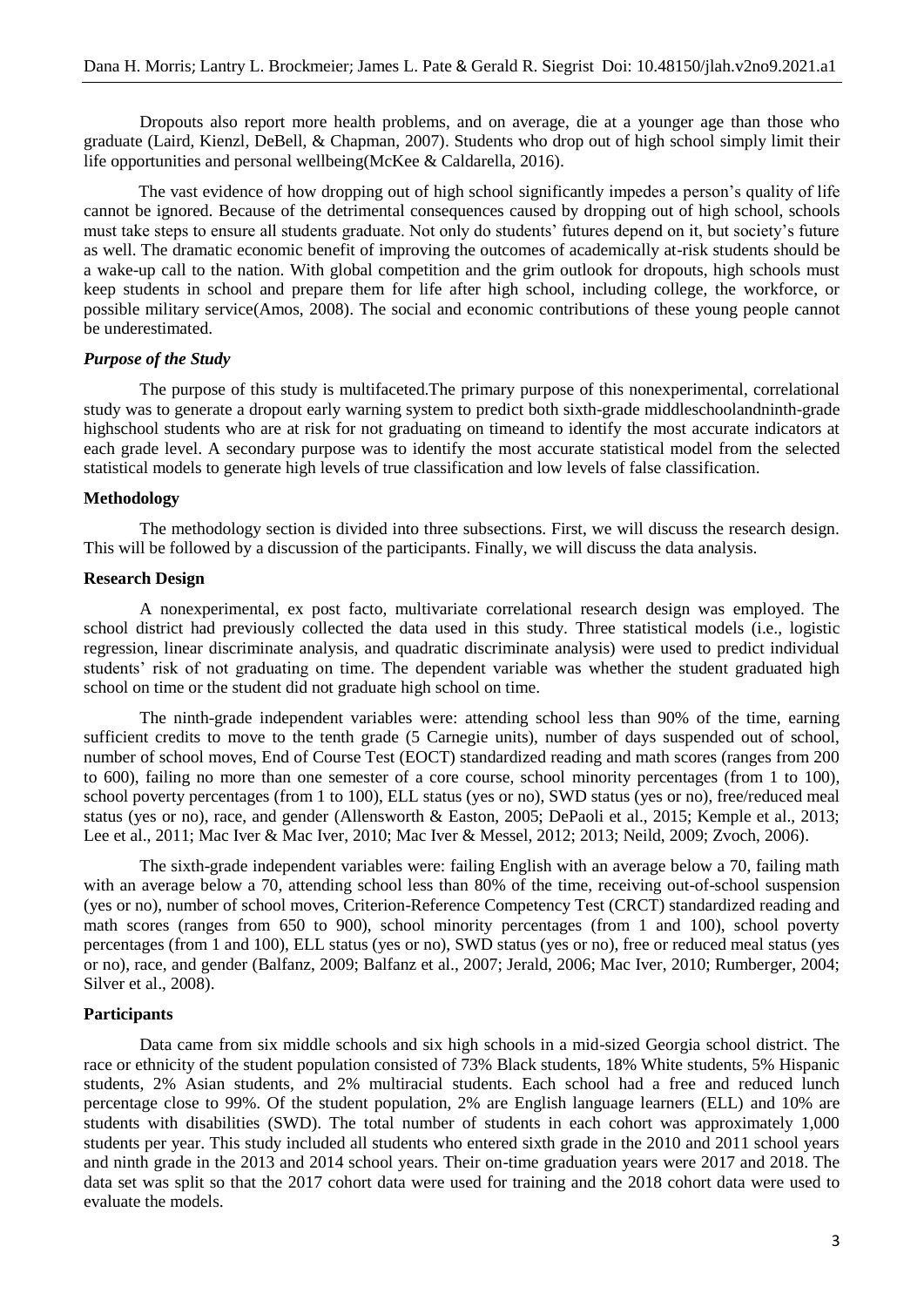#### **Data Collection**

Once the IRB approval was received, the school district's data analyst provided the longitudinal data for the study. Before providing the data, the data analyst assigned random identification numbers to each student, so all students remained anonymous. Except for school minority, school poverty, and free or reduced meal status, the district's database contained all the data. The Georgia Department of Education College and Career Performance Index contained the school minority and school poverty data, while the Georgia School Nutrition database contained the free or reduced meal status based on family income.

#### **Data Analysis**

Initially, descriptive statistics were generated to examine measures of central tendency and variability of the variables. A few variables were found to have a small amount of missing data. These missing data were imputed using a bagged tree model found in R's caret package. The continuous level variables were checked for outliers. Correlations among the independent variables were generated examined along with the correlations between the independent variables and the dependent variable.

To help with the class imbalance of the dependent variable (students graduating ontime and students not graduating ontime), upsampling of the minority class and downsampling of the majority class was performed before training the model. The result for both upsampling and downsampling is the same number of observations from the minority and majority classes in the training data set analysis. All three statistical analyses were trained with upsampled and downsampled data.

The first statistical analysis used was logisticregression. Assumptions for logistic regression include observations must be independent, and independent variables must be linearly related to the logit of the dependent variable (Leech, Barrett, & Morgan, 2008). The dependent variable must be dichotomous,and the independent variables must be continuous or categorical. The second and third statistical procedures used were the linear discriminate analysis (LDA) and quadratic discriminate analysis (QDA), respectively. Linear discriminant analysis and quadratic discriminant analysis help to find the boundaries around the classification choices(James, Witen, Hastie, & Tibshirani, 2013). For the multiple variables, the models estimate the mean and variance from the data for each class. Both the LDA and QDA algorithms make predictions by estimating the probability that a new set of inputs belongs to a particular class or group. The class with the highest probability is the output class, and therefore, the prediction(James et al., 2013). LDA and QDA have assumptions that are often more restrictive than logistic regression. Both LDA and QDA assume that the predictor variables are drawn from a normal distribution. LDA assumes equality of covariances among the predictor variables X across all levels of Y,butQDA does not. Both LDA and QDA require the number of predictor variables to be less than the sample size("Linear  $\&$  quadratic discriminant analysis," n.d.).

#### **Results**

The results section consists of two subsections. First, the: ninth-grade results by statistical procedureand accuracy of the models are presented. Second, thesixth-grade results by statistical procedure and accuracy of the models are presented.

## **Ninth Grade Results**

In this study, logistic regression was one of three statistical models used to predict whether or not a student would graduate within four years based on known student ninth-grade data. For the upsampled logistic regression prediction, the accuracy was 0.89, true-positive rate of 0.97, and false-positive rate of 0.66. The downsampled version had an accuracy of 0.88, true-positive rate of 0.94, and false-positive rate of 0.54. Another measure of the quality of the model is the Akaike Information Criterion (AIC) value. If two similar models are compared, then the model with the lower Akaike Information Criterion (AIC) value is superior. The downsampled model was identified as the preferred model with an AIC level of 272.36 compared to the upsampled model with an AIC level of 1545.20.

The Nagelkerkepseudo R-squared value is helpful when it is compared to another pseudo R-squared of the same type and predicting the same outcome. A higher pseudo R-squared indicates which model does a better job of predicting the outcome (UCLA: Statistical Consulting Group., n.d.). The upsampled logistic regression model had an Nagelkerkepseudo R-squared value of 0.492 and can be compared to the downsampled logistic regression model's pseudo R-squared value of 0.518. Thedownsampledlogistic regression model is again identified as the preferred model.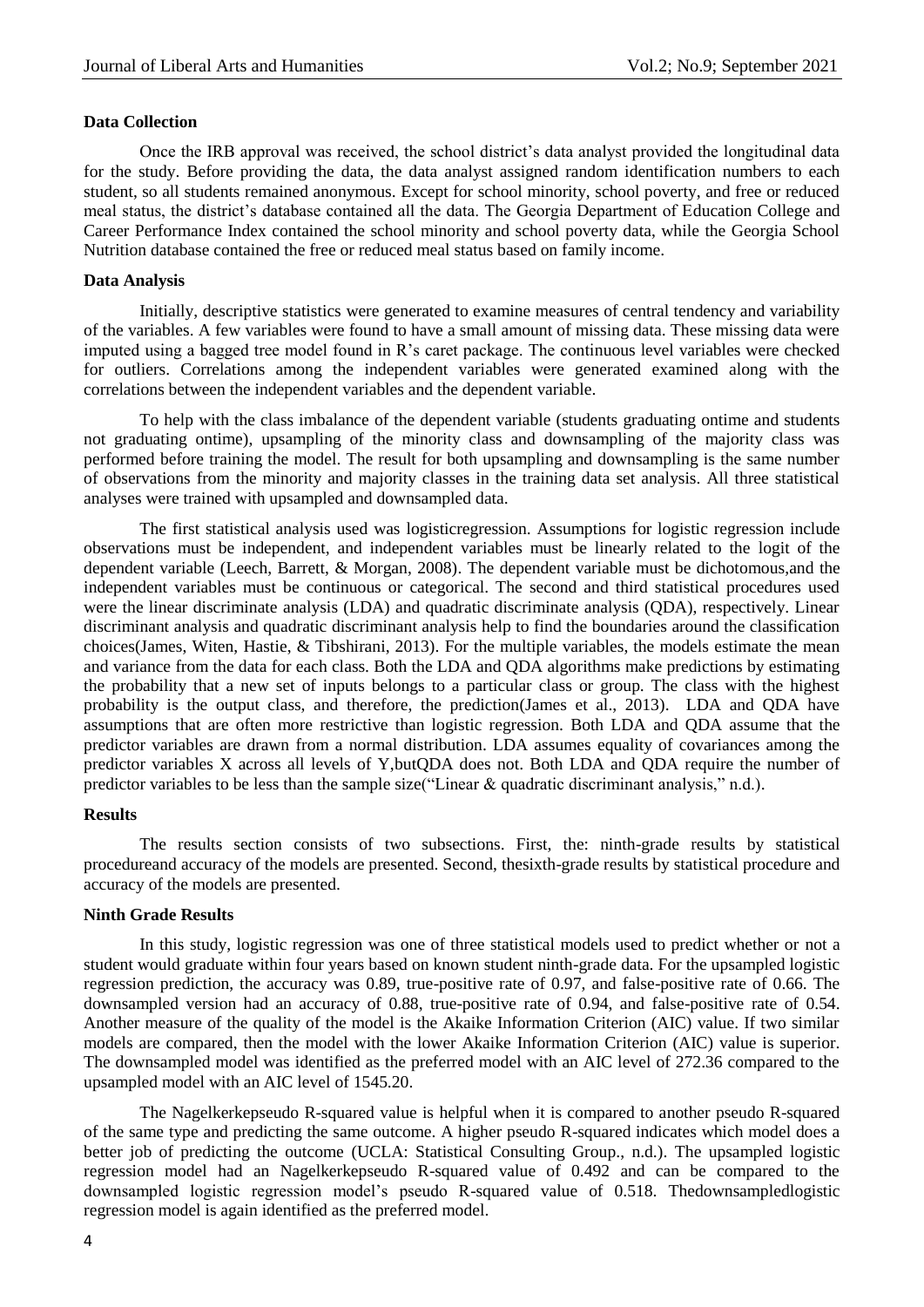The upsampled logistic regression model showed that by earning sufficient credits to advance to the tenth grade, a student increases their odds of graduating by a factor of 5.2, given all other variables are unchanged. If a student received an out-of-school suspension, the odds of a student graduating decreased by 57.9% (0.421 – 1 = -0.579), keeping other variables constant. The downsampled logistic regression model showed that by earning sufficient credits to advance to the tenth grade, a student increases their odds of graduating by a factor of 4.3, given that all other variables are unchanged. If a student had multiple moves in the ninth grade, the odds of a student graduating decreased by 28.9% (0.711 – 1 = -.289), keeping all other variables constant.

The upsampled LDA model with an accuracy of 89.0%, true-positive rate of 0.97, and false-positive rate of 0.66 had results that closely aligned with those of the upsampled logistic regression models.Earning sufficient credits to advance to the tenth grade was still the most influential predictor with a coefficient of 0.985, but now gender had the second-highest weighted coefficient (0.568). Another strong predictor in the upsampled LDA model was fail9 (coefficient of 0.499), suggesting that the students who fail less than two classes are much more likely to graduate. The downsampled LDA model had an accuracy score of 88.7%, true-positive rate of 0.98, and false-positive rate of 0.75, which was slightly less than the upsampled LDA model. A strong predictor in the downsampled LDA model was earning sufficient credits to advance to tenth grade, which had a coefficients of linear discriminants value of 1.064. The group means showed that 90.6% of the graduates earned sufficient credits to advance to the 10th grade, while only 46.4% of the nongraduates did.

The upsampled QDA group means showed that 93.9% of the graduates earned sufficient credits to advance to the 10th grade, while only 48.3% of the nongraduates did. Similarly, only 16.2% of graduates received out-of-school suspension while 53.4% of nongraduates received out-of-school suspension, and 88.1% of graduates attended at least 90% of school days while only 49.7% nongraduates attended at least 90% of school days. The downsampled QDA group means show the drastic difference between the means of graduates and nongraduates for the variables of earning sufficient credits to advance to tenth grade, attending at least 90% of school days, and if suspended from school just as it did for the upsampled QDA model.

Overall, variables consistently identified in a majority of the ninth-grade models as able to predict students who would not complete high school within four years were: (a) if a student did not receive enough credits to advance to the tenth grade, (b) if a student did not attend school at least 90% of the time, (c) if a student was suspended from school, (d) if a student had multiple school moves in the ninth grade, and (e) male gender.

To determine the answer of which statistical model was most accurate at predicting future dropouts or late graduates utilizing ninth-grade variables, both a ROC curve and confusion matrix were used to identify the most accurate statistical model. Of the three statistical models, the upsampled and downsampled logistic regression analyses had the highest area under the curve values at 0.842 each (see Table 1). Linear discriminant analysis for both the upsampled and downsampleddata sets hadan area under the curve values of 0.841. For the quadratic discriminant analysis,the area under the curve was 0.812 for both the upsampled data set and the downsampleddata set (see Figure 1).

Table 1Analysis Results Based on Ninth Grade Variables for all Data Types and Statistical Models Using Test Data

| Statistical Model Used |              |          |       | Sensi- | Speci- |     | <b>Balanced</b> |
|------------------------|--------------|----------|-------|--------|--------|-----|-----------------|
| for Ninth Grade Data   | <b>AUROC</b> | Accuracy | Kappa | tivity | ficity | F1  | Accuracy        |
| Upsampled LR           | 0.842        | .89      | .39   | .97    | .34    | .94 | .66             |
| Downsampled LR         | 0.842        | .88      | .43   | .94    | .46    | .93 | .70             |
| <b>Upsampled LDA</b>   | 0.841        | .89      | .39   | .97    | .34    | .94 | .66             |
| Downsampled LDA        | 0.841        | .89      | .31   | .98    | .25    | .94 | .62             |
| <b>Upsampled QDA</b>   | 0.812        | .87      | .34   | .94    | .37    | .92 | .66             |
| Downsampled QDA        | 0.812        | .85      | .41   | .90    | .57    | 91  | .73             |

*Note*. AUROC is Area Under the ROC Curve.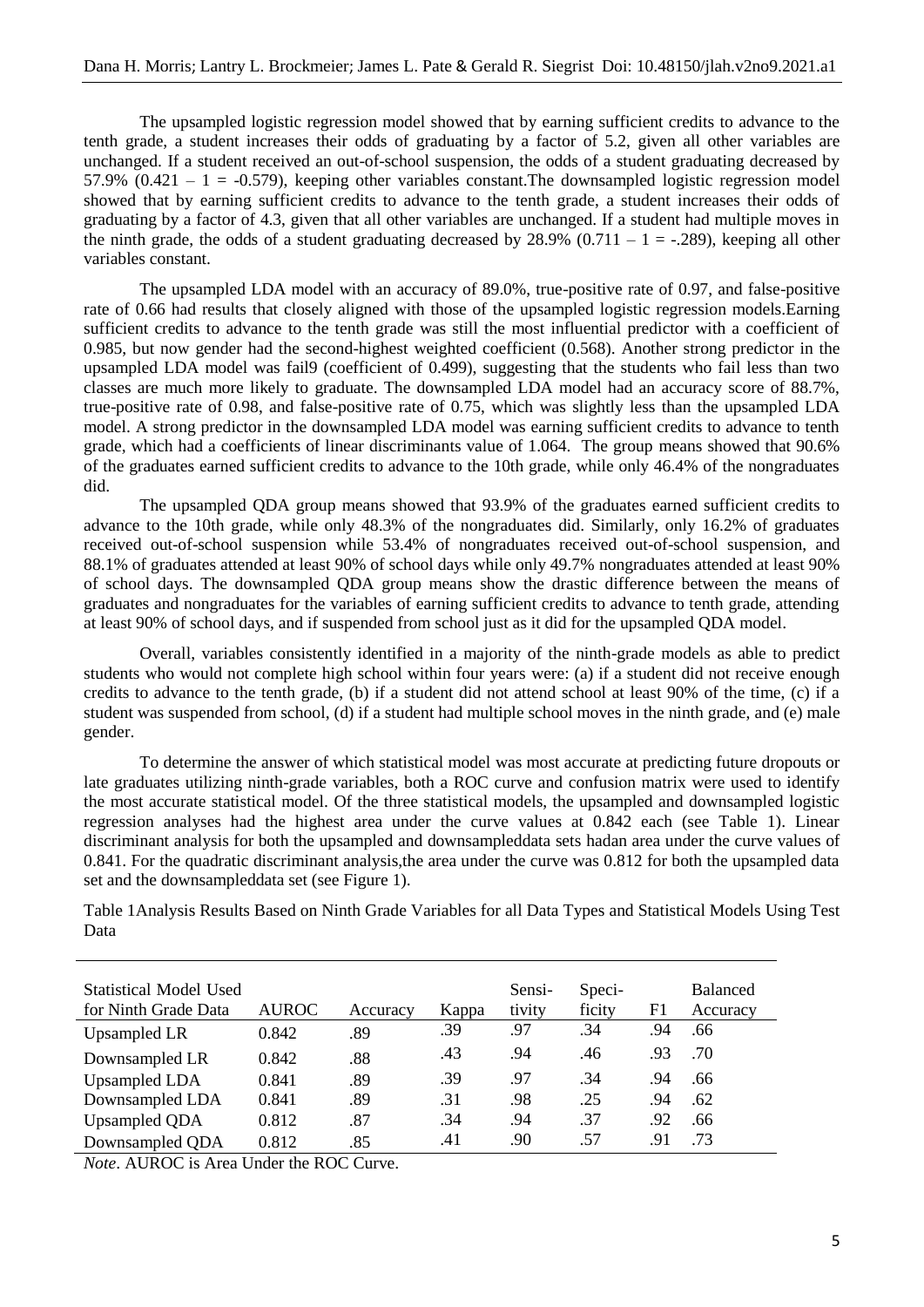

*Figure 1* ROC curve results based on ninth-grade variables used to predict graduation utilizing downsampled quadratic discriminant analysis.

Because a main goal is to identify nongraduates early in their schooling, then it is wiser to choose a model with the lowest false-positive rate even if the true-positive rate suffers slightly from that choice. It is a better option to offer help to more students than need it than to fail to identify students who need help. This judgment leads to the conclusion that the downsampled QDA model is the best model for minimizing falsepositive observations, as its false-positive rate was the lowest at 0.43, and its true-negative was the highest at 0.57. The downsampled QDA model also had the second-highest kappa value and the highest balanced accuracy.

## **Sixth Grade Results**

In this study, logistic regression was used to predict whether or not a student would graduate high school on-time based on student sixth-grade data. For the upsampled logistic regression prediction, the accuracy was 0.679, true-positive rate was 0.71, and false-positive rate of 0.40. The downsampled version had an accuracy of 0.728, true-positive rate was 0.68, and false-positive rate of 0.36. The upsampled logistic regression model had an AIC level of 1944.0 and could be compared to the downsampled logistic regression model's AIC level of 346.4. Thus, the downsampled model is identified as the preferred model.

The Nagelkerkepseudo R-squared value is helpful when it is compared to another pseudo R-squared of the same type and predicting the same outcome. The upsampled logistic regression model had a Nagelkerkepseudo R-squared value of 0.312 and can be compared to the downsampled logistic regression model's pseudo R-squared value of 0.366. When compared to the upsampled logistic regression model's pseudo R-squared level, the downsampled model is again identified as the preferred model.

For the upsampled logistic regression modelshowed that bypassing English in the sixth grade, a student increases their odds of graduating by a factor of 4.7, given all other variables are unchanged. If a student received free or reduced lunch, the odds of a student graduating decreased by 70.2% (0.298 – 1 = -0.702), keeping other variables constant. For the downsampled logistic regression model showed that if a student had multiple moves in the sixth grade, the odds of a student graduating decreased by  $48.9\%$  (0.511 – 1)  $= -0.489$ ), keeping all other variables constant.

Linear discriminant analysis makes predictions by estimating the probability that new inputs belong to a particular class. The upsampled LDA model had an accuracy of 0.693, true-positive rate of 0.69, and falsepositive rate of 0.38 and had results that closely aligned with those of the upsampled logistic regression models. That is, the coefficients of linear discriminants—gender (0.768) and passing English in the sixth grade (0.733)—show that those predictors were the most influential in determining a student's likelihood of graduating, as they were the ones with the highest magnitude. Having a lower chance of graduating from high school was associated with the student receiving free or reduced lunch (-0.772) and being suspended out of school (-0.847).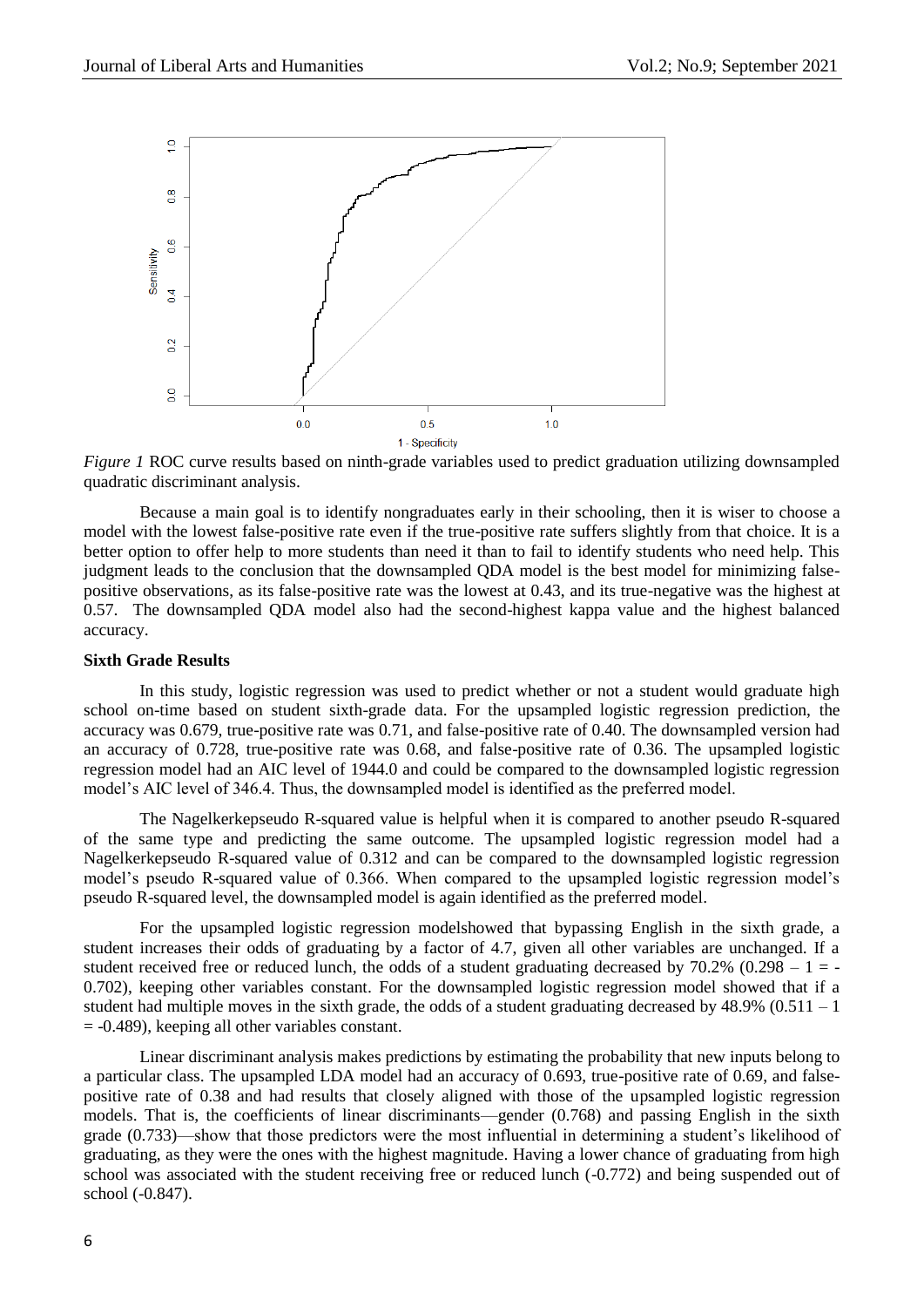The downsampled LDA model,which had an accuracy level of 0.670, true-positive rate of 0.67, and false-positive rate of 0.34, performed worse than the upsampled model. In this model, the most important features were passing English (1.416), race (1.22), and gender(1.02).

Using quadratic discriminant analysis (QDA), each observation was classified in the group that had the least squared distance. For the upsampled QDA prediction, the accuracy was 0.830, the true-positive rate was 0.88, and the false-positive rate was 0.61. The downsampled version had an accuracy of 0.746, truepositive rate of 0.78, and false-positive rate of 0.49. For the upsampled data set, there was a big difference in group means for being suspended out of school. The group means showed that 13.7% of the graduates had been suspended in the sixth grade, while 35.7% of the nongraduates were suspended.The downsampled QDA group means show the drastic difference between graduates and nongraduates means for the attendance and behavior variables. This difference means that sixth-grade students who missed more than 20% of school days and were suspended are less likely to graduate or graduate on time than students who missed 20% or fewer school days and were not suspended in the sixth grade.

The QDA models outperformed the upsampled and downsampled LDA models, suggesting that the decision boundary for that data might be better fit by a quadratic curve rather than a linear one. Of the three statistical models, the upsampled and downsampled QDA models had the highest accuracy at 82.0% and 74.6%, respectively. The downsampled LDA model had the lowest accuracy at 67.0%.

Overall, variables consistently identified in most of the sixth-grade models as able to predict students who would not complete high school within four years were: (a) the student's gender (male), (b) if the student were suspended from school, (c) if the student had multiple school moves, and(d) if the student did not pass English.

To determine the answer of which statistical model was most accurate at predicting future dropouts or late graduates utilizing sixth-grade variables, the area under the curve shows that sixth-grade variables predict with relatively high accuracy for all the statistical model (see Table 2). The area under the curve was 0.700or higher for every test. The results for the area under the curve values for the upsampled and downsampled logistic regression analyses were 0.752 and 0.736, respectively. Linear discriminant analysis had an area under the curve value of 0.754 for the upsampleddata setand an area under the curve value of 0.736 for the downsampled data set.The results for the area under the curve values for theupsampled and downsampledquadratic discriminant analyses were 0.700 and 0.703, respectively.

The results of the confusion matrix show that sixth-grade variables predict if a student will graduate within four years of high school with reasonable accuracy for all the statistical models because the accuracy was 0.67 and higher for all analyses. The accuracyofthe quadratic discriminant analysis showed good results of 0.83 for the upsampled data set and 0.75 for the downsampled data set. Logistic regression was close behind with an accuracy of 0.68 for both the upsampled and downsampled logistic regression. The results of the upsampled and downsampled linear discriminant analysis had an accuracy of 0.69and 0.67, respectively.

| <b>Statistical Model Used</b> |              |          |       | Sensi- | Speci- |     | <b>Balanced</b> |
|-------------------------------|--------------|----------|-------|--------|--------|-----|-----------------|
| for Sixth Grade Data          | <b>AUROC</b> | Accuracy | Kappa | tivity | ficity | F1  | Accuracy        |
| Upsampled LR                  | 0.752        | .68      | .17   | .71    | .60    | .79 | .65             |
| Downsampled LR                | 0.736        | .68      | .17   | .68    | .64    | .79 | .65             |
| <b>Upsampled LDA</b>          | 0.754        | .69      | .19   | .69    | .62    | .80 | .66             |
| Downsampled LDA               | 0.736        | .67      | .18   | .67    | .66    | .78 | .66             |
| <b>Upsampled QDA</b>          | 0.700        | .83      | .26   | .88    | .39    | .90 | .64             |
| Downsampled QDA               | 0.703        | .75      | .20   | .78    | .51    | .84 | .64             |

Table 2Analysis Results Based on Sixth Grade Variables for all Data Types and Statistical Models Using Test Data

*Note. AUROC is Area Under the ROC Curve.*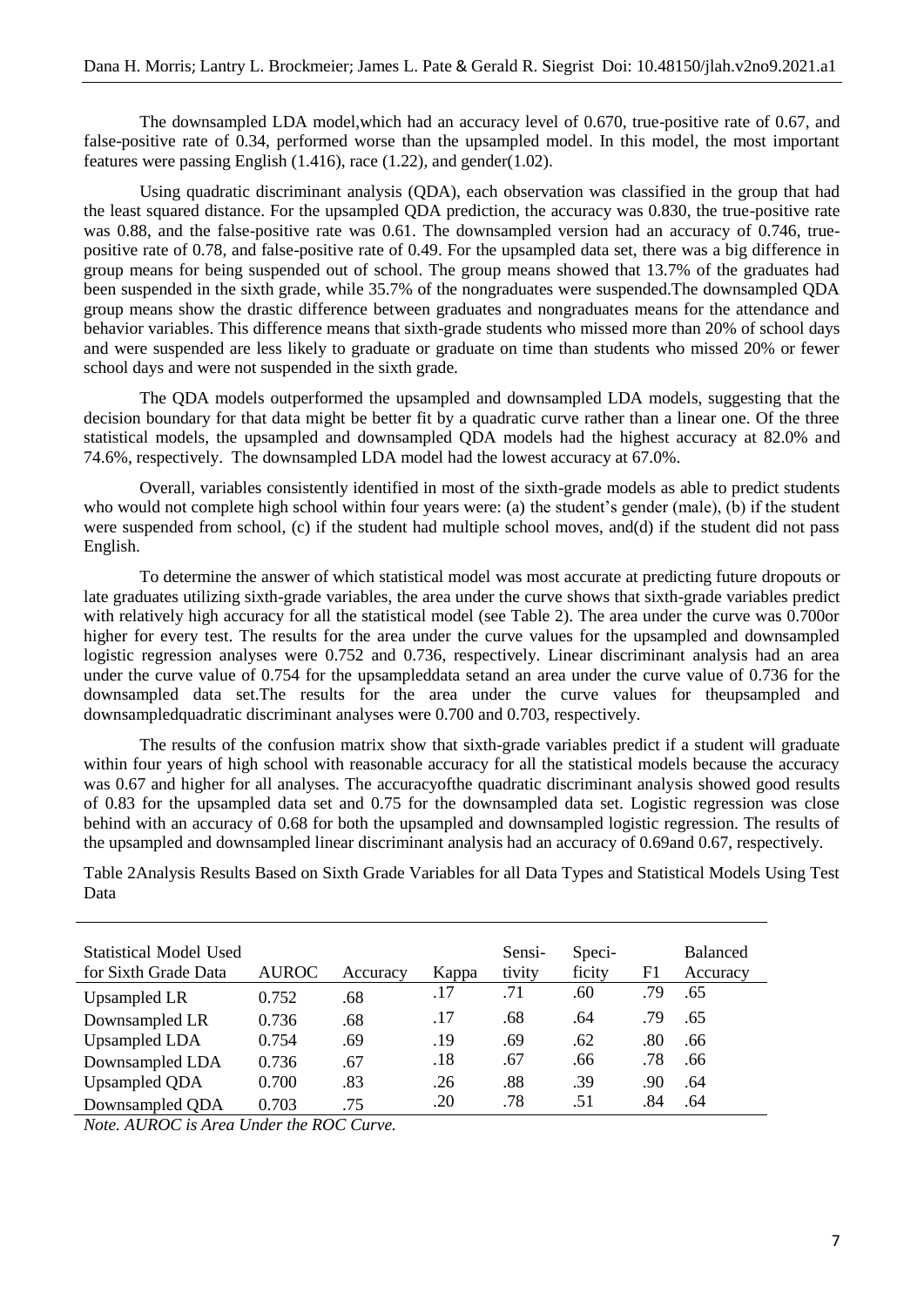

*Figure 2. ROC curve results based on sixth-grade variables used to predict graduation utilizing downsampled linear discriminant analysis.*

The sixth-grade models displayed the same tradeoff between thetrue-positive rate and the falsepositive rate that the ninth-grade models did, albeit with generally lower accuracy than the ninth-grade models. In terms of accuracy and true-positive rate, the upsampled QDA model is best, with an accuracy level of 0.83, a true-positive rate of 0.88, and a kappa value of 0.26. However, the high levels come at a price because the upsampled QDA also had the lowest balanced accuracy and highest false-positive rate. The model with the lowest false-positive rate was the downsampled LDA model (false-positive rate  $= 0.34$ ), which showed that the downsampled LDA model performed much better in reducing false-positive predictions when it had small, equally-sized classes for its training. The downsampled LDA model also had the third-highest kappa value and the highest balanced accuracy.

## *Discussion and Conclusion*

Due to the negative consequences caused by dropping out of high school, schools must take steps to ensure all students graduate(Zvoch, 2006). An early warning system could be used at the school-level as well as the district-level to identify the students who need guidance and interventions to graduate within four years of starting high school. Creating an accurate dropout early warning system involves finding the best combination of indicators considering both true-positive and false-positive results and identifying when it is best to begin identifying the students(Jerald, 2007).By accurately identifying the students most at risk for not graduating on time, schools could use their limited resources effectively. The results used in this study support previous research that identified ninth-grade dropout predictors and sixth-grade dropout indicators.

District staff or school staff can identify those students who are at risk of not graduating high school within four years. In the ninth grade, variables such as checking credits at the end of the school year, school attendance, school suspensions, gender, and the number of schools attended in the ninth grade can all easily be pulled from the school's student database. Sixth-grade variables can also be easily pulled from a school's database and used to predict students who are at risk for not graduating high school on-time. Those sixthgrade variables include school suspensions, gender, number of schools attended in the sixth grade, and if the student did not pass English.

Although school staff can more accurately identify students who will not graduate on time when students are in the ninth grade, it is important to utilize sixth grade to intervene and help students get back earlier on the path to graduation(Balfanz, 2009). The reduction in accuracy is negligible when compared to the benefits of helping identified students get back on the path to graduation three years sooner.

The identified variables by grade in statistical models can predict with a relatively high true-positive rate and a low false-positive rate. It is wiser to choose a model with the lowest false-positive rate even if the true-positive rate suffers slightly from that choice. It is a better option to offer help to more students than need it than to fail to identify students who need help.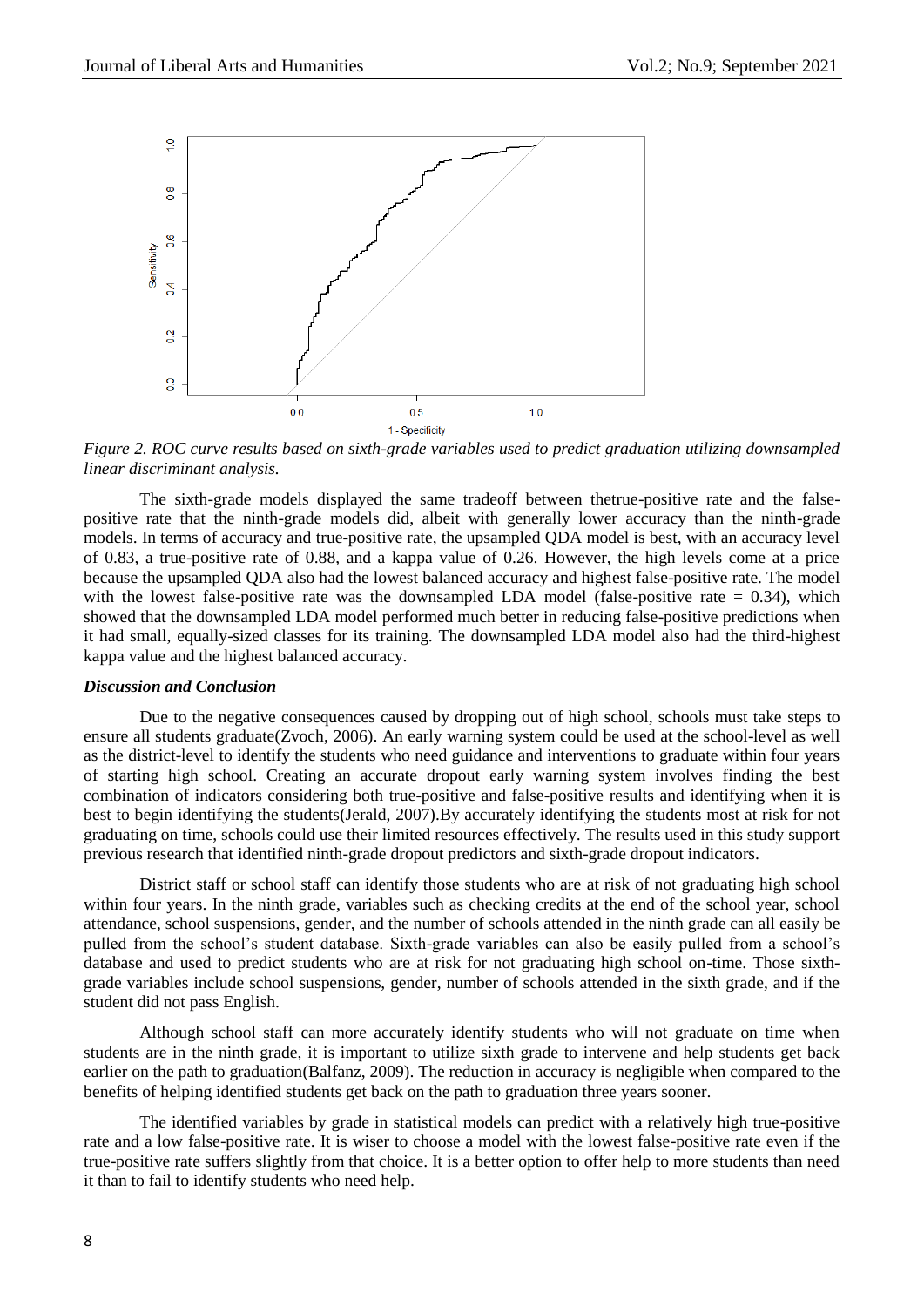It is this option that leads to the conclusion that for ninth grade, the downsampled QDA model is the best model for minimizing false-positive ratewhich was the lowest at 0.43, and its true-negative value which was the highest at 0.56. It also had an accuracy level of 0.85 and a true-positive rate of 0.90. For the sixth grade, the downsampled LDA model had the lowest false-positive rate at 0.34 and accuracy and true-positive rate of 0.67. Note the sixth-grade accuracy in these models was higher than inprevious sixth-grade studies reviewed.

This study identified both middle school and high school students as likely to drop out or not graduate within four years of entering high school. Identification of those students allows schools to provide interventions to get them on track for on-time graduation. The impact of putting students back on track to graduation could be life-changing for the students and result in a better quality of life for both the students, their families, and society.

## **References**

- Allensworth, E., & Easton, J. (2005). The on-track indicator as a predictor of high school graduation. Consortium on Chicago School Research at the University of Chicago. Retrieved from http://www.aaronjmeyer.com/storage/OnTrackIndicator.pdf
- Allensworth, E., & Easton, J. (2007). What matters for staying on-track and graduating in Chicago Public High Schools. Consortium on Chicago School Research. Retrieved from http://files.eric.ed.gov/fulltext/ED498350.pdf
- Alliance for Excellent Education. (2011). The high cost of high school dropouts: What the nation pays for inadequate high schools. Retrieved from http://www.all4ed.org/files/HighCost.pdf
- Amos, J. (2008). Dropouts, diplomas, and dollars: U.S. high schools and the nation's economy. Alliance for Excellent Education. Retrieved from http://all4ed.org/wp-content/uploads/2008/08/Econ2008.pdf
- Balfanz, R. (2009). Putting middle grades students on the graduation path: A policy and practice brief. National Middle School Association. Retrieved from file:///Users/mbienkowski/Dropbox/zPapers/Library.papers3/Articles/2009/Balfanz/2009 Balfanz.pdf%5Cnpapers3://publication/uuid/E7AC62A6-F5F0-4EBD-81C3-565AE9C35E8A
- Balfanz, R., Herzog, L., & Mac Iver, D. (2007). Preventing student disengagement and keeping students on the graduation path in urban middle-grades schools: Early identification and effective interventions. Educational Psychologist, 42(4), 223–235. https://doi.org/10.1080/00461520701621079
- Brundage, A. (2014). The use of early warning systems to promote success for all students. Retrieved from http://www.fldoe.org/core/fileparse.php/5423/urlt/ews.pdf
- Bureau of Labor Statistics, U. S. D. of L. (2019). Median weekly earnings \$606 for high school dropouts, \$1,559 for advanced degree holders. Retrieved August 25, 2020, from https://www.bls.gov/opub/ted/2019/median-weekly-earnings-606-for-high-school-dropouts-1559-foradvanced-degree-holders.htm
- Davis, M., Herzog, L., &Legters, N. (2013). Organizing schools to address early warning indicators (EWIs): Common practices and challenges. Journal of Education for Students Placed at Risk, 18(1), 84– 100.https://doi.org/10.1080/10824669.2013.745210
- DePaoli, J., Fox, J., Ingram, E., Maushard, M., Bridgeland, J., &Balfanz, R. (2015). Building a grad nation: Progress and challenge in ending the high school dropout epidemic. Retrieved from https://files.eric.ed.gov/fulltext/ED530320.pdf
- Heppen, J., &Therriault, S. (2008). Developing early warning systems to identify potential high school dropouts. Retrieved from http://files.eric.ed.gov/fulltext/ED521558.pdf
- James, G., Witen, D., Hastie, T., &Tibshirani, R. (2013). An Introduction to Statistical Learning with Applications in R. ScienceDirect, 64(9-12),856-875.https://doi.org/10.1016/j.peva.2007.06.006
- Jerald, C. (2006). Identifying potential dropouts: Key lessons for building an early warning data system. Achieve, Inc. Retrieved from http://www.achieve.org/files/IdentifyingPotentialDropouts.pdf
- Jerald, C. (2007). Keeping kids in school: What research tells us about preventing dropouts. Center for Public Education, 1–18. Retrieved from http://www. centerforpubliceducation.org/Main-Menu/Staffingstudents/Keeping-kids-in-school-At-a-glance/Keeping-kids-in-school-Preventingdropouts.html
- Jobs for the Future. (2014). Early warning indicators and segmentation analysis: A technical guide on data studies that inform dropout prevention and recovery. Retrieved from http://www.jff.org/sites/default/files/publications/materials/earlywarningindicators.pdf